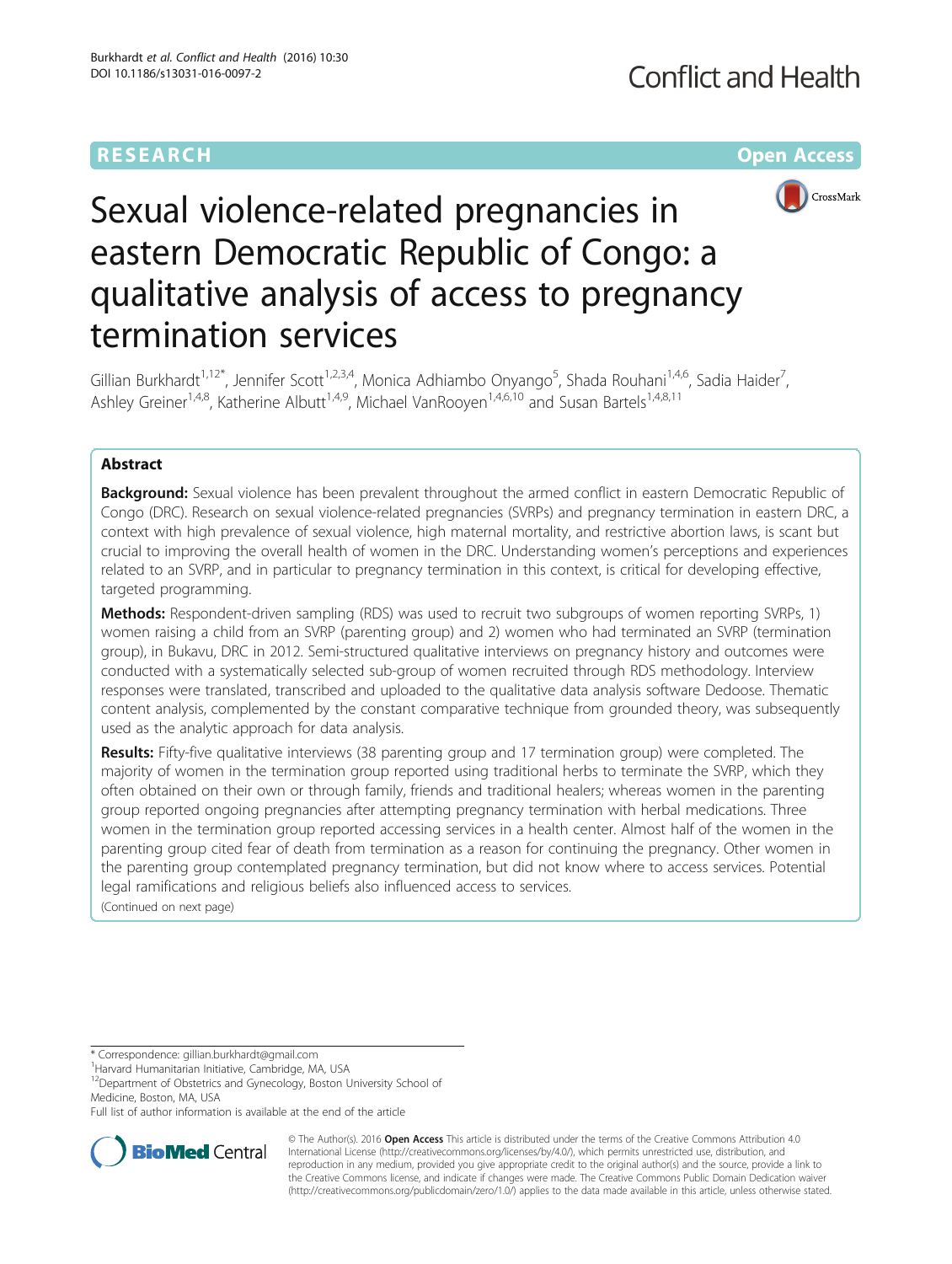#### (Continued from previous page)

**Conclusions:** Women in this study had limited access to evidence-based safe abortion care and faced potential consequences from unsafe abortion, including increased morbidity and mortality. Increased access to reproductive health services, particularly safe, evidence-based abortion services, is paramount for women with SVRPs in eastern DRC and other conflict-affected regions.

Keywords: Sexual violence, Sexual violence-related pregnancy, Pregnancy termination, Democratic Republic of Congo, Unsafe abortion

#### Background

Sexual violence has been prevalent throughout the armed conflict in eastern Democratic Republic of Congo (DRC) and has been systematically used by various armed groups to destabilize communities [[1, 2\]](#page-7-0). Exposure to sexual violence – often in the form of gang rape or sexual slavery – places women at high risk of unintended pregnancies. According to a study conducted in eastern DRC in 2010, 40 % of women reported sexual violence and an estimated 17 % of those women reported resultant sexual violence-related pregnancies (SVRPs) [[2](#page-7-0)]. Unintended pregnancy is associated with risks to maternal health and poor pregnancy outcomes [\[3](#page-7-0), [4](#page-7-0)], and in conflict and postconflict settings such as eastern DRC, access to comprehensive pregnancy care, including pregnancy termination and post-abortion care, is limited [[5](#page-7-0)–[7\]](#page-7-0).

Recent studies estimate that between 8 and 13 % of maternal deaths globally are due to unsafe induced abortion [[8](#page-8-0), [9](#page-8-0)]. Regional data suggests that at least 12 % of maternal deaths in central Africa can be attributed to unsafe abortion [[9](#page-8-0)]. However, stigma and restrictions associated with abortion, may result in misclassification and under reporting of abortion-related morbidity in certain contexts [\[8\]](#page-8-0). In the DRC, termination of pregnancy is highly restricted, and the law is generally interpreted to allow induced abortion only to save the life of the woman [\[10](#page-8-0)–[12\]](#page-8-0). The impact of unsafe abortion and complications from an SVRP on the maternal mortality rate in DRC (estimated at 730/1000,000 live births) is unknown [\[13\]](#page-8-0).

While there is a growing body of evidence across multiple countries showing that women who experience intimate partner violence have an increased odds of unintended pregnancies and abortion [[14\]](#page-8-0), research specific to pregnancy termination among women with SVRPs, and in particular data on access to termination and methods of termination, is limited. A hospital-based study in Liberia found that of women who presented with an SVRP, 59 % requested a termination upon seeking care [\[15](#page-8-0)]. Another study conducted in Goma, North Kivu Province, DRC, found that 87 % of women who reported an SVRP carried the pregnancy to term; however, 55 % said they were willing to terminate, 39 % said they

would terminate if appropriate care was available, and 10 % attempted to terminate the pregnancy, all under unsafe conditions [[16\]](#page-8-0). Research on SVRPs and pregnancy termination in eastern DRC, a context with a high prevalence of sexual violence, high maternal mortality, and restrictive abortion laws, is important to improving the overall health of women in eastern DRC. Further understanding of women's experiences and perspectives with regards to pregnancies and pregnancy termination in the context of sexual violence is critical for developing effective, targeted programming [\[17](#page-8-0)]. The data presented in this paper are part of a larger mixed methods study conducted in eastern DRC to assess the experiences of women with SVRPs. This paper presents qualitative data on access to pregnancy termination and describes the methods of pregnancy termination among women with SVRPs in eastern DRC. To our knowledge, this is the first study to examine women's perceptions of and access to abortion in this context.

## **Methods**

The study was conducted in Bukavu, DRC in October and November 2012. The qualitative data presented in this article were derived from a larger mixed-methods study to understand: 1) the parenting experiences of women raising children born from an SVRP, and 2) the experiences of women who terminated an SVRP. Qualitative data on perceptions and access to termination will be presented in this manuscript.

#### Inclusion and exclusion criteria

For the larger mixed methods study, participants were eligible for study participation if they self-identified as a survivor of sexual violence since the start of the war (~1996), reported a pregnancy as a result of sexual violence, and were 18 years or older. Two subgroups of women with SVRPs were included in this study: 1) women currently raising children from SVRPs (parenting group), and 2) women who had terminated SVRPs (termination group). Women were included in the parenting subgroup if they reported delivery of a live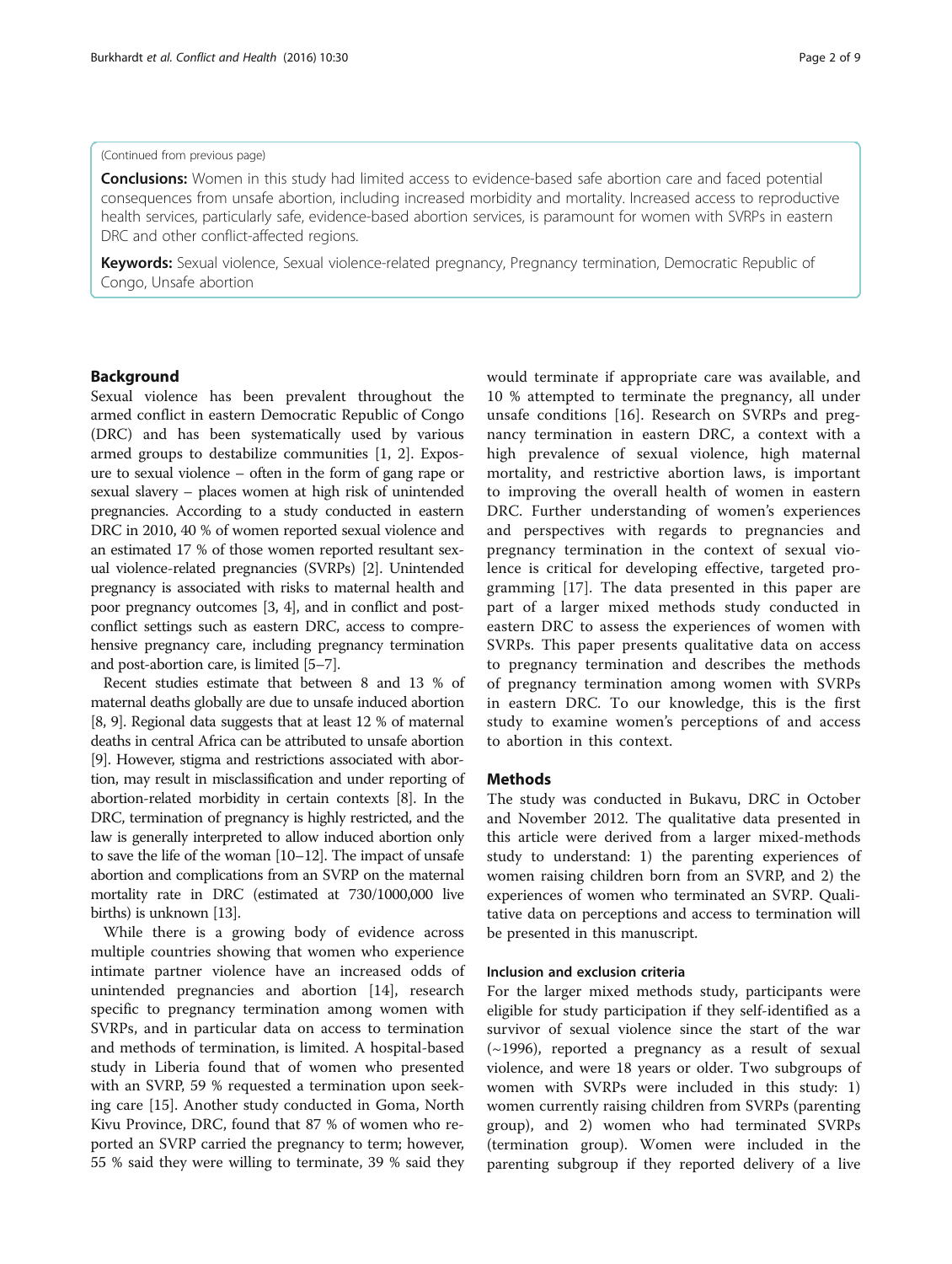born infant and were living with and caring for the child at the time of the study. Women were excluded from the parenting group if the pregnancy resulted in a stillborn infant, if the child had since died, or if the child was not currently living with or in the care of the mother. Women were included in the termination subgroup if they self-reported an induced abortion of the SVRP. Women were ineligible to participate in the study if the SVRP aborted spontaneously. The parenting and termination groups were not mutually exclusive, and women with a history of more than one SVRP were eligible to participate in both study groups provided that the inclusion criteria for each was otherwise met. All participants completed a quantitative interview, and a subset described below completed qualitative interviews.

#### Participant recruitment using RDS

Participants for the larger mixed methods study were initially recruited using respondent-driven sampling (RDS), a peer-recruitment method designed to sample hard-to-reach populations [[18\]](#page-8-0). RDS methodology was selected because it allows access to a hidden population that would have otherwise been difficult to access except through convenience samples [\[19](#page-8-0)]. This sampling approach offers advantages over convenience samples because it controls for some of the biases that are inherent in the sampling process. Under ideal conditions RDS may approximate a randomized sample [[18\]](#page-8-0). Full details of the research methodology have been published elsewhere [[19](#page-8-0)] and are described briefly below.

As is typical for RDS methodology, initial study participants who met study eligibility criteria were purposively selected by local partner organizations and completed a quantitative interview. After completing the interview, each initial participant was asked to recruit up to three additional eligible peers by sharing uniquely numbered recruitment vouchers. Those peers who were eligible for the study were subsequently interviewed and then asked to recruit other potential participants, and so on. A total of 852 participants (764 in the parenting group, 83 in the termination group, and 3 who met criteria for both study groups) completed quantitative interviews. Quantitative data from the parenting and the termination group have been published elsewhere [[20](#page-8-0)–[22](#page-8-0)].

## Qualitative study procedures

A subset of study participants were systematically selected and invited to participate in a semi-structured qualitative interview. Due to different rates of recruitment within each study group, every 20<sup>th</sup> participant in the parenting group and every  $5<sup>th</sup>$  participant in the termination group were invited to participate in a qualitative interview following completion of the quantitative questionnaire. Two semi-structured interview guides,

one specific to each group, were developed for this study by the research team in collaboration with local partner organizations; the interview guides were not previously used in other settings. Interview guides were initially written in English, translated into Kiswahili by a local translator and then back translated by a different translator. Translation differences were resolved by consensus with a third translator. A panel of local collaborators reviewed the translated interview guides for accuracy and was piloted prior to data collection. The interview guide corresponding to the study group (parenting versus termination) was then verbally administered in Kiswahili by female interviewers from eastern DRC, who had completed a comprehensive 6-day training on research ethics and methods. Interviews were semistructured; participants were asked open-ended questions to obtain further information about pregnancy history, sexual violence and the SVRP, decision-making process regarding continuation or termination of the pregnancy, and concerns for the future. Interviews were conducted in private in the study office located in Bukavu. Responses were hand-recorded in Kiswahili by the interviewer, translated into English and transcribed verbatim into electronic transcripts by a local trained translator. Interviews were not audio recorded to protect participant identities.

#### Coding and analysis

Thematic content analysis, which was complemented by the constant comparative technique from grounded theory, was used as the analytic approach for data analysis [[23, 24](#page-8-0)]. The iterative process of concurrent data collection and analysis was not used due to study logistics and lag time in the translation of interview transcripts.

Electronic files containing the English transcripts were uploaded to the qualitative data analysis software Dedoose (Version 5.0.11, Los Angeles, CA) [\[25\]](#page-8-0). Documents were examined consecutively line-by-line in order to identify the thought patterns, feelings and actions that were described by participants in their interviews, while also remaining sensitive to the existing literature base as well as to being purposeful about separating relevant and non- relevant data. Two researchers initially reviewed transcripts in order to determine preliminary coding structures for organizing the data thematically. These researchers then independently coded transcripts and the data were organized into key conceptual themes. New codes were added as themes that did not fit the initial coding structure emerged. Coding inter-rater reliability was measured with a pooled Cohen's kappa, which demonstrated a very strong agreement at 0.92 [\[26\]](#page-8-0). This paper presents data on the key conceptual themes of access to and perceptions of abortion; other themes will be presented in separate manuscripts.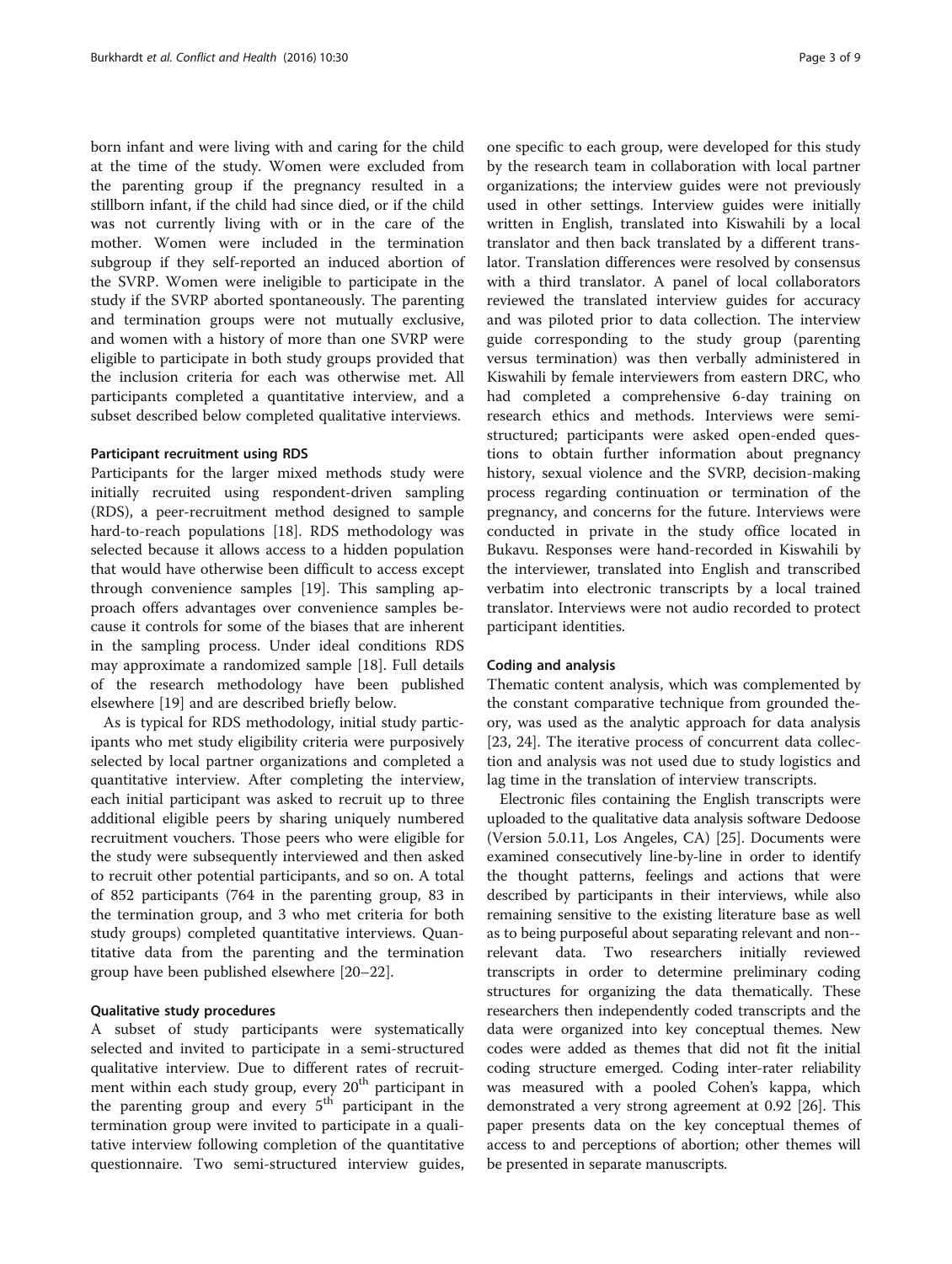## Positionality of researchers

Our research team is comprised of eight academic physicians and one academic nurse midwife based at U.S. academic institutions, all with significant expertise in DRC and sexual violence. Eight members of the research team worked in the DRC either during the study design, implementation, and dissemination or had prior experience working in the DRC. All members of the research team possessed a clinical and/or research background in sexual violence and/or comprehensive reproductive health in humanitarian settings. The interviews were conducted by Congolese researchers with extensive experience working with sexual violence survivors and reproductive health. Study design, implementation, and data analysis were all informed through close partnerships with three organizations in Bukavu, DRC: Centre d'Assistance Médico-Psychosociale, Acteurs Dans le Developpement et Droit a la Sante pour Tous, and Action Pour la lutte Contre L'ignorance du SIDA.

## Ethics approval and consent to participate

Human subjects research approval was obtained from Harvard School of Public Health and a community advisory board in Bukavu provided study oversight. Permission to conduct the study was also obtained from the medical inspector in South Kivu Province. Verbal informed consent was obtained due to concerns about illiteracy and concerns that written consent could identify the participant as a sexual violence survivor. No identifying information was collected. Participants who completed the study were offered a headscarf (\$1 USD) as compensation for their time and transportation reimbursement (up to \$8 USD) was provided directly to the taxi driver. A trained psychosocial assistant offered counseling services on-site to participants who were distressed or who requested counseling services. All participants received a referral card for medical care and/or mental health counseling.

## Results

## Demographics of participants

A total of 55 qualitative interviews were conducted, including 38 from the parenting group and 17 from the termination group. Demographics of participants are presented in Table 1. The mean age was 33.5 years ± 10.8 years (18–60 years). The mean number of pregnancies was 4.6 (range  $1-12$ ) and the mean number of living children was 3.6 (range 1–9). Approximately half (53.7 %) of women were divorced, separated or widowed, often reporting that armed groups had killed their husbands. Women may have identified as being married (20 %), even if their husbands were kidnapped, or if they were unsure whether their husbands were alive. A smaller percentage (7.3 %) of women specifically reported their marital status

|              |  | <b>Table 1</b> Selected demographics for parenting and termination |  |  |
|--------------|--|--------------------------------------------------------------------|--|--|
| participants |  |                                                                    |  |  |

| Demographic characteristics of survey participants<br>Characteristic | All respondents<br>(mean (SD) or $n$ (%)) |  |  |
|----------------------------------------------------------------------|-------------------------------------------|--|--|
| Age of respondent, years                                             | 33.7                                      |  |  |
| Number of pregnancies                                                | 4.6                                       |  |  |
| Number of living children                                            | 3.9                                       |  |  |
| Marital status ( $n = 55$ )                                          |                                           |  |  |
| Divorced or separated                                                | 16 (29.1 %)                               |  |  |
| Widowed                                                              | 13 (23.6 %)                               |  |  |
| Married                                                              | 11 (20.0 %)                               |  |  |
| Single, never married                                                | 11 (20.0 %)                               |  |  |
| Husband missing                                                      | 4 (7.3 %)                                 |  |  |
| Education level ( $n = 52$ )*                                        |                                           |  |  |
| No education                                                         | 28 (53.8 %)                               |  |  |
| Any primary school                                                   | 17 (32.7 %)                               |  |  |
| Any secondary school                                                 | 7 (13.5 %)                                |  |  |
| Meals per day $(n = 52)^a$                                           |                                           |  |  |
| One                                                                  | 38 (73.1 %)                               |  |  |
| Two                                                                  | 14 (26.9 %)                               |  |  |
| Religion ( $n = 52$ ) <sup>a</sup>                                   |                                           |  |  |
| Catholic                                                             | 28 (53.8 %)                               |  |  |
| Protestant                                                           | 24 (46.2 %)                               |  |  |
| Living at the time of interview $(n = 52)^a$                         |                                           |  |  |
| Urban (Bukavu)                                                       | 37 (71.2 %)                               |  |  |
| Rural                                                                | 15 (28.8 %)                               |  |  |
| Home location $(n = 52)^a$                                           |                                           |  |  |
| Urban (Bukavu)                                                       | 47 (94.2 %)                               |  |  |
| Rural                                                                | 3(5.8%)                                   |  |  |

<sup>a</sup>Demographic information incomplete for three out of the total 55 participants

as husband missing. Thirty percent of women stated that they were abandoned or divorced from their spouses after they experienced sexual violence and/or became pregnant from sexual violence. Just over half (53.8 %) of the women reported that they had received no formal education, while 32.7 and 13.5 % reported any primary or any secondary school respectively. At the time the interview was conducted, 71.2 % women were living in the urban area of Bukavu, the provincial capital of South-Kivu, and the remainder reported living in rural areas; however, almost all (94.2 %) of women identified their home location as a rural town or village within the South Kivu province.

## Theme 1: Methods of pregnancy termination

Of the women reporting a termination of pregnancy, most (11/17) used a traditional herb as the method for termination. Other termination methods described in the interviews included quinine (3/17), injection (1/17) and other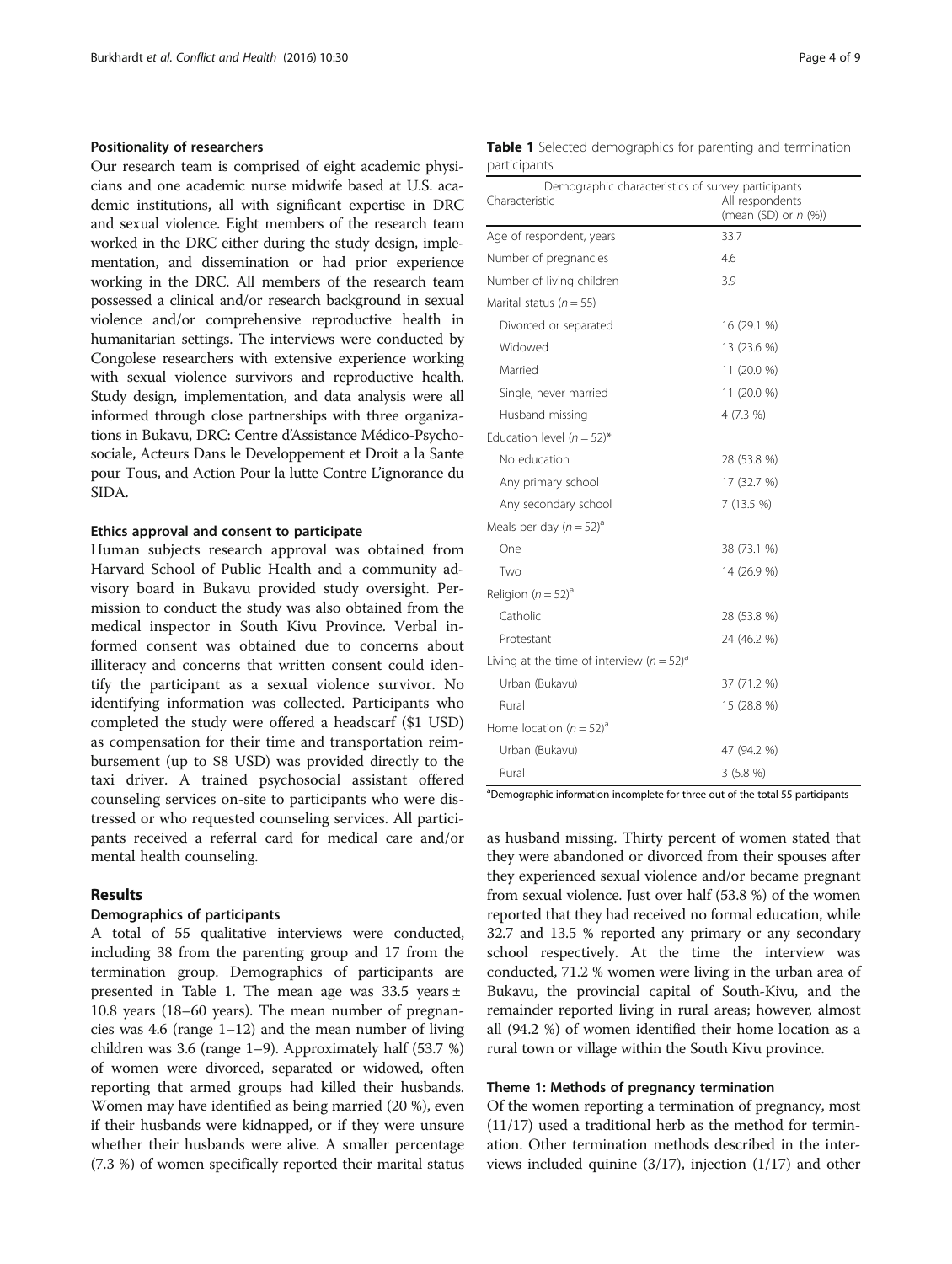unspecified oral medication (2/17). A traditional medicine, "cimpokolo", was described repeatedly and appeared to be the most common abortifacient in this population (7/17). Women interviewed commonly reported that they obtained this medicine on their own or did not specify where it was obtained (5/17), or obtained the medicine with the assistance of a family member  $(2/17)$ , relative  $(2/17)$  or a traditional healer (5/17), typically referred to as a "wise" or "old" woman.

"I took medicine called "Cimpokolo", I picked it and got it pounded. I pressed it in a glass and drank it. I didn't see anybody to terminate the pregnancy because I knew since my youth that such medicine terminates pregnancies."

36 year-old woman with four children, widowed, who terminated an SVRP

"When I met the wise woman, she gave me the medicine (some herbs called Cimpokolo). She mixed it with salt. I took one mug of it, double dose in the morning and in the night."

30 year-old woman with four children, spouse missing, who terminated an SVRP

"My aunt pounded some herbal medicine. She gave me a glass full of it. Then I felt abdominal pain. Some black blood was running out from my vagina and then red blood after 3 days. Something like a ball fell down."

25 year-old woman without any children, abandoned by her spouse after the sexual assault, who terminated an SVRP

Three participants in the termination group (3/17) accessed a health care provider for assistance with the termination where they reported having received an injection (1/17) or oral quinine (2/17) to terminate the pregnancy.

"I went to see a nurse at the Health Center. He gave me an injection. Before injection he asked me if I preferred to have oral medication or injection. I chose injection because I don't like tablets."

21 year-old woman with one child, single, who was raising one child conceived from sexual violence and who terminated a second pregnancy resulting from sexual violence

"I went to a health center to see a nurse. I told him I had abdominal troubles. After medical examination he let me know I was pregnant. I told him how I experienced sexual violence and asked his assistance to terminate it. He gave me a tablet called 050[quinine] for termination." 33 year-old woman without any children, spouse killed in the war, who terminated an SVRP

Theme 2: O n-going pregnancies

Women who were raising children conceived from sexual violence (parenting group) reported that they considered terminating their pregnancies. Five (5/38) women in the parenting group specifically described on-going pregnancies after attempting to terminate.

"I tried to terminate the pregnancy by drinking some traditional medicine made of herbs but it failed. I decided to carry the pregnancy to term after taking enough medicines in vain."

22 year-old woman with one child, single, raising a child conceived from sexual violence

"I tried many times to perform termination but failed. Presently, I am pregnant from sexual violence. I am taking medicine for termination without success."

40 year-old woman with six children, widowed, raising one child conceived from sexual violence in 2006 and was pregnant with a second SVRP at the time of the study

A few women raising children from sexual violence reported that they had contemplated terminating the SVRP, but they did not know how to terminate (3/38). One woman also stated she refused assistance by health care providers (1/38).

"I decided to carry that pregnancy to term because nobody told me about a good medicine."

45 year-old woman with five children, spouse disappeared during the war, raising a child conceived from sexual violence

"I informed one of the [armed group] that I was pregnant from him and I wanted to terminate it….I couldn't terminate the pregnancy when I was the bush….I didn't know how to terminate it."

33 year-old woman with two children, spouse killed in the war, raising a child conceived from sexual violence

"Yes, I intended to terminate the pregnancy but physicians refused to help me." 40 year-old woman with three children, widowed,

raising a child conceived of sexual violence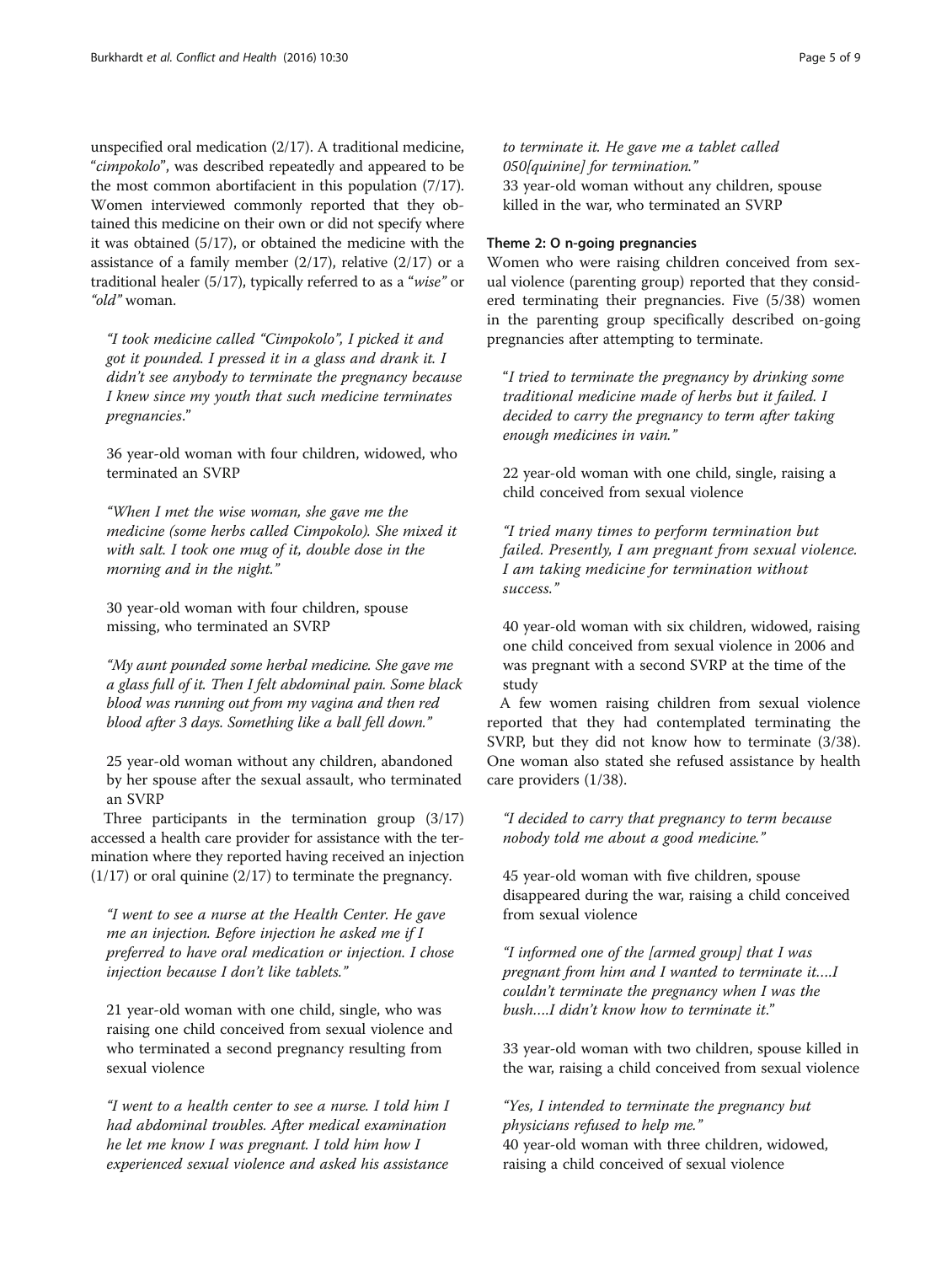## Theme 3: Consequences of pregnancy termination

Women raising children from SVRPs expressed concerns about potential complications related to termination of an SVRP. Almost half of the women in the parenting group (18/38) specifically cited that they were concerned they might die as a direct result of an induced abortion.

"I informed my cousin. She was ready to help me terminate it, but I refused for fear of death. When I was about to terminate the pregnancy, another woman died of termination. I was so nervous that I decided to carry it to term."

23 year-old woman with one child, single, raising a child conceived from sexual violence

"I couldn't terminate that pregnancy because I thought it [the termination] could kill me."

30 year-old woman with four children, widowed, raising a child conceived from sexual violence Women also explained that their fear of dying was heightened by that fact that they were the sole caregiver for their other children.

"I decided to carry this pregnancy to term for fear of death…I didn't want to abandon my children or let them become orphans."

48 year-old woman with six children, spouse captured by armed combatants and had not returned, raising a child conceived from sexual violence

## Theme 4: Attitudes toward pregnancy termination

Women who terminated an SVRP differentiated pregnancies conceived from sexual violence and other pregnancies.

"Once married, to terminate a pregnancy is a big issue because the spouse is known. But to terminate a pregnancy from sexual violence is not a problem because it's from a bandit."

60 year-old woman with six children, spouse missing, who terminated an SVRP

Religion influenced attitudes toward pregnancy termination. Women in both study groups, those who were raising a child conceived of sexual violence (7/38) and those who had terminated SVRPs (13/17), viewed abortion as a sin.

"I couldn't terminate the pregnancy because I was a Christian and I should avoid sins."

37 year-old woman with two children, separated from her spouse, raising a child conceived from sexual violence

"To terminate a pregnancy is bad and it's a sin because of killing God's creation."

40 year-old woman with seven children, married, who terminated an SVRP

Five women in the study sample, one who was raising a child from sexual violence and four who had terminated a pregnancy, called on the government to change the laws allowing for legalization of pregnancy termination for SVRPs.

"I think Congo should make termination legal and save women victims of sexual violence from any juridical case or jail sentence."

30 year-old with four children, spouse missing, who terminated an SVRP

"Congolese women undergo hardships due to sexual violence…the government should authorize termination."

38 year-old woman with six children, abandoned by her spouse, raising a child conceived from sexual violence

## **Discussion**

Findings from the study highlight women's experiences related to termination of SVRPs in eastern DRC. The qualitative data offer perspectives on the reproductive options available and accessible for women with SVRPs, as well as attitudes toward termination of SVRPs. Our findings also point to limited utilization of evidencebased methods of pregnancy termination for women with SVRPs.

The qualitative results reveal that women in this study often used herbs or medicines to induce an abortion obtained through informal health care networks, either from a friend, family member or traditional healer. The majority of women in this study who terminated the pregnancy used non-evidence based methods, most commonly a traditional herb known as Cimpokolo, known by the scientific name Phytolacca dodecandra L'Hérit [\[27, 28](#page-8-0)]. The qualitative finding reflect the data from the larger quantitative RDS sample, in which 31 % (26/86) of women cited Cimpokolo as the most common oral medication or herb used to induce abortion [\[22](#page-8-0)]. There is minimal evidence on the mechanism or efficacy of this traditional herb, although other herbal and plantbased abortifacients have been described in the literature [[29\]](#page-8-0). Women in this study did not mention using evidence-based methods of safe abortion such as misoprostol, mifepristone, or vacuum aspiration [\[30\]](#page-8-0). This study did not fully evaluate if such evidence-based methods were available to women or if women were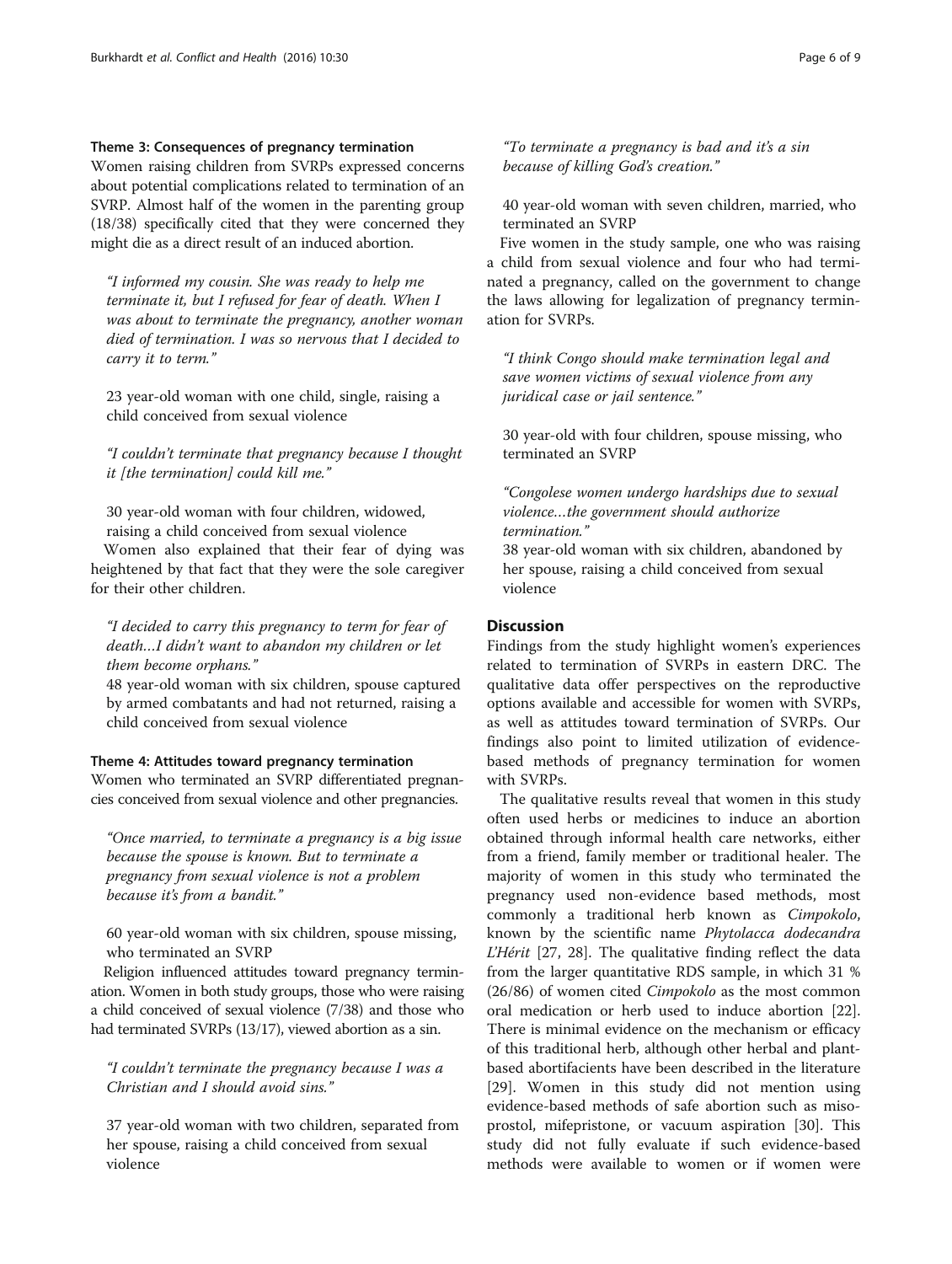aware of these methods. Further understanding of women's knowledge on methods of termination is warranted.

Few women in the qualitative sample accessed termination services through the formal health care sector. Of the women who terminated an SVRP, only three mentioned that the abortion was conducted at a health facility or with a health care provider. Future research should examine reasons for this. This may be reflective of the fact that in settings such as DRC, with highly restrictive abortion laws, women's access to safe abortion services, supplies, and medications, as well as skilled providers, are lacking, and may be even further limited due to the country's post-conflict setting [[31\]](#page-8-0). A recent evaluation conducted in eastern DRC found that postabortion care was available in one hospital and in 11 out of the 25 health centers assessed; however, none of the facilities included in this assessment openly provided safe abortion services [\[32\]](#page-8-0). Other research has noted that implementing agencies may omit safe abortion programming due to the politically charged nature and the associated legal complexities associated with funding restrictions for abortion programs [\[7](#page-7-0), [31\]](#page-8-0). Alternatively, the findings from this study could indicate that women in this context prefer to access care in the informal health sector for abortion services or are not aware where abortion services may be available. Further research on women's preferred point of access for termination services and the availability of evidence-based methods for pregnancy termination in both the formal and informal health care sectors is needed.

For the few women in this study who did access care through the formal healthcare sector, it was not evident from the interviews whether the health providers they saw were trained on comprehensive abortion services or whether the facilities had supplies and equipment for providing safe abortion care. In can be inferred from the medications prescribed by the health facilities (injections and quinine) that the providers were not aware of evidence-based methods to terminate pregnancy. Our narratives also revealed a pervasive awareness among the women in this setting of both fear and risk of death from termination. Although the prevalence and types of complications were not directly assessed through the qualitative methodology, the fear of complications suggests that terminations may have been carried out in unsafe conditions, and that complications were common enough so that women were aware of them. More research is needed on the magnitude of unsafe abortion and the prevalence of complications from termination of SVRPs in this context.

The qualitative data reveal the complexity of attitudes towards termination of SVRPs. The data from our study highlight the importance of religious and cultural beliefs

that may influence pregnancy termination in this setting. While our study was not designed to investigate providers' attitudes towards abortion, one woman in our study sample recounted how she was turned away from a health facility when she asked for a termination. Though not a pervasive theme in our study, providers' attitudes towards abortion have been cited as barriers to access of care in other settings [\[33](#page-8-0)–[36\]](#page-8-0). Other studies reveal that even with legalized abortion services, women may still seek unsafe or self-induced means of pregnancy termination as a result of stigma, financial reasons, or confusion around the law, emphasizing that efforts must be focused on improving accessibility, increasing the number of skilled providers, as well as addressing the cultural attitudes toward termination [\[37](#page-8-0), [38\]](#page-8-0). A more detailed understanding of attitudes among both women and providers in this context may help to provide tailored services for women with SVRPs.

Several women in our study called on the government to legalize abortion for women with SVRPs. Currently, the legal statute for abortion services in the DRC is complex and abortion is highly restricted [[10](#page-8-0)–[12](#page-8-0), [39](#page-8-0)]. The 1982 DRC Penal Code stipulates that abortions are illegal and subject to 5 to 15 years of imprisonment [\[40](#page-8-0)]. The DRC has ratified the Maputu Protocol, which stipulates that conferring states can legally provide abortion to preserve physical and mental health of the woman, in cases of fetal impairment, and in cases of rape or incest [[41\]](#page-8-0). However, the women in our study who discussed legal issues called upon the government to allow abortions for SVRPs, suggesting they were unaware that pregnancy termination could be considered legally permissible in cases of rape. Evidence has shown that in countries such as the DRC, restrictive abortion laws contribute to higher rates of unsafe abortion, and therefore higher rates of maternal morbidity and mortality from abortion related complications [[42, 43](#page-8-0)]. It is possible that fear of legal consequences could contribute to the selection of non-evidence based methods by the women interviewed. Since the qualitative instrument did not specifically ask about legal consequences, it is also possible this association may not have emerged in our data. Further clarification on the legal context of pregnancy termination and sexual violence in the DRC for both women and health care providers is needed, and could potentially allow for increased access to safe abortion services for women who seek termination of SVRPs [[44](#page-8-0)–[46](#page-8-0)].

## Limitations

The data presented here are part of a larger study, which used RDS to recruit participants. The qualitative sample reflects a systematically selected convenience sample from those recruited by RDS for the larger study.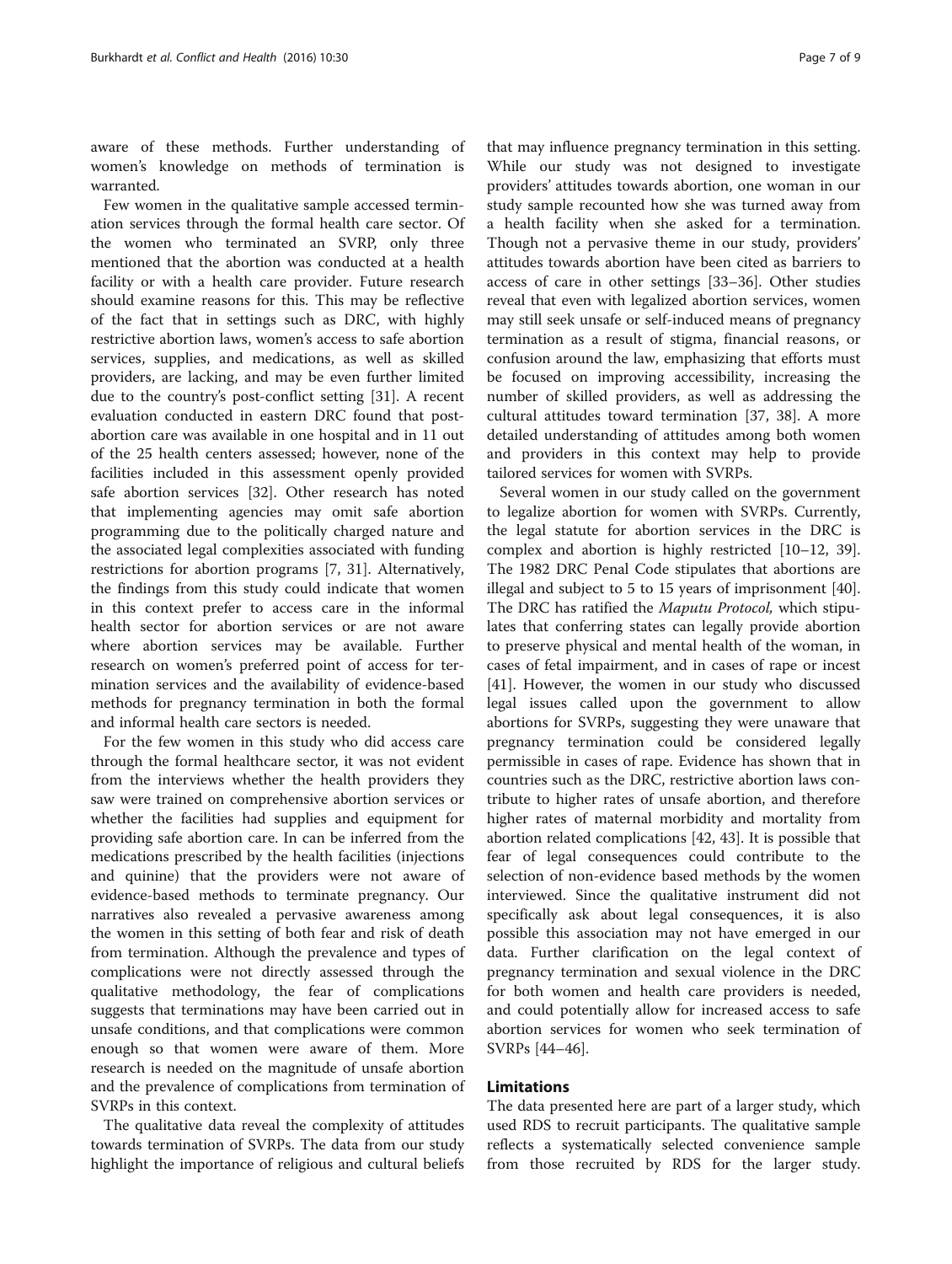<span id="page-7-0"></span>Therefore, the qualitative results in this paper represent the attitudes and experiences of those interviewed but are not generalizable. Comparison of demographics between the quantitative and the qualitative interviews indicates that married women raising children from SVRPs were under-sampled in the qualitative interviews; other differences in sampling may exist and may result in over or under representation of other groups.

Study inclusion and exclusion criteria may have affected study results. The study did not include women who gave birth to but were not raising a child from an SVRP, and their opinions are not reflected in the current data. Differences in study instruments could have contributed to information that was or was not obtained among different participants.

The questions assessed termination of pregnancies, a sensitive issue to discuss, and responses may be further influenced by a social desirability bias. Although all efforts were made in assuring fidelity to the context during translation and that local terms were translated appropriately, there may be translation and interpretation errors in this data. Additionally as the interviews were not audio-recorded due to the sensitivities of the issues discussed, some data could have been lost due to filtering by the interviewers.

Finally, as with other qualitative research, the responses may be influenced by the interviewers' own biases and perceptions and the presence of the interviewer alone can impact the response. Efforts were made to train and hire independent interviewers who were well versed in qualitative research methods as well as the sensitivities of the subject matter and cultural norms. Additionally, there may also be interpretation bias by coders and researchers.

### Conclusions

The voices of women in this study highlight critical gaps in comprehensive safe abortion and post-abortion care for women with SVRPs. While there have been advances in reproductive health in conflict-affected settings, addressing such gaps is paramount for reducing maternal morbidity and mortality in the DRC. Future research is needed to further understand barriers to safe, evidencebased reproductive health care for women with SVRPs, and in particular for women living in conflict and postconflict settings.

#### Abbreviations

DRC: Democratic Republic of Congo; IAWG: Inter-Agency Working Group on Reproductive Health in Crises; RDS: Respondent-driven sampling; SVRP: Sexual violence-related pregnancy

#### Acknowledgements

Funding for this study was made possible by the Eleanor Miles Shore Foundation [GL Dept ID 01025283] and the Harvard Humanitarian Initiative. The authors would also like to thank the women who participated in this

study, the team of interviewers, and local partners in DRC who made this study possible.

#### Authors' contributions

GB contributed to the study design, data analysis and interpretation, drafted the initial manuscript, and reviewed and revised the manuscript; JS contributed to study design and implementation, data collection, analysis, interpretation, and reviewed and revised the manuscript; MO contributed to the study design, data analysis and interpretation, and reviewed and revised the manuscript; SR contributed to study design, field testing of survey instruments, data analysis and interpretation, and reviewed and revised the manuscript; SH contributed to the study design, data analysis and interpretation, and reviewed and revised the manuscript; AG contributed to study design and implementation, data interpretation, and reviewed and revised the manuscript; KA contributed to study implementation and data collection and reviewed and revised the manuscript; MV contributed to study design and reviewed and revised the manuscript; SB conceived of the initial idea for the study, contributed to study design, field testing of survey instruments, study implementation, data collection, analysis, interpretation; and reviewed and revised the manuscript; and all authors approved the final manuscript as submitted.

#### Authors' information

The authors of this manuscript have experience conducting research on sexual violence in conflict and post-conflict settings and in the provision of health care for crisis-affected populations.

#### Competing interests

The authors declare that they have no competing interests.

#### Author details

<sup>1</sup> Harvard Humanitarian Initiative, Cambridge, MA, USA. <sup>2</sup> Department of Obstetrics and Gynecology, Beth Israel Deaconess Medical Center, Boston, MA, USA. <sup>3</sup>Brigham and Women's Hospital, Division of Women's Health Boston, MA, USA. <sup>4</sup>Harvard Medical School, Boston, MA, USA. <sup>5</sup>Department of Global Health, Boston University School of Public Health, Boston, MA, USA. 6 Department of Emergency Medicine, Brigham and Women's Hospital, Boston, MA, USA. <sup>7</sup>Department of Obstetrics and Gynecology, University of Illinois, Chicago, IL, USA. <sup>8</sup>Department of Emergency Medicine, Beth Israel Deaconess Medical Center, Boston, MA, USA. <sup>9</sup>Department of Surgery Massachusetts General Hospital, Boston, MA, USA. <sup>10</sup>Harvard School of Public Health, Boston, MA, USA.<sup>11</sup>Department of Emergency Medicine, Queen's University, Kingston, ON, Canada. 12Department of Obstetrics and Gynecology, Boston University School of Medicine, Boston, MA, USA.

#### Received: 13 January 2016 Accepted: 7 September 2016 Published online: 21 December 2016

#### References

- Peterman A, Palermo T, Bredenkamp C. Estimates and determinants of sexual violence against women in the Democratic Republic of Congo. Am J Public Health. 2011;101(6):1060–7.
- Johnson K, Scott J, Rughita B, Kisielewski M, Asher J, Ong R, et al. Association of sexual violence and human rights violations with physical and mental health in territories of the Eastern Democratic Republic of the Congo. JAMA. 2010;304(5):553–62.
- 3. Singh S, Wulf D, Hussain R, Bankole A, Sedgh G. Abortion worldwide: a decade of uneven progress. New York: Guttmacher Institute; 2009.
- 4. Bustan MN, Coker AL. Maternal attitude toward pregnancy and the risk of neonatal death. Am J Public Health. 1994;84(3):411–4.
- 5. Black B, Bouanchaud P, Bignall J, Simpson E, Gupta M. Reproductive health during conflict. Obstet Gynecol. 2014;16:153–60.
- 6. Reproductive Health Access and Services in Emergencies (RAISE). Safe Abortion in Emergencies: Democratic Republic of Congo. New York: Columbia University Mailman School of Public Health; 2014.
- 7. Tanabe M, Schaus K, Rastogi S, Krause SK, Patel P. Tracking humanitarian funding for reproductive health: a systematic analysis of health and protection proposals from 2002–2013. Confl Health. 2015;9(Suppl 1 Taking Stock of Reproductive Health in Humanitarian):S2.